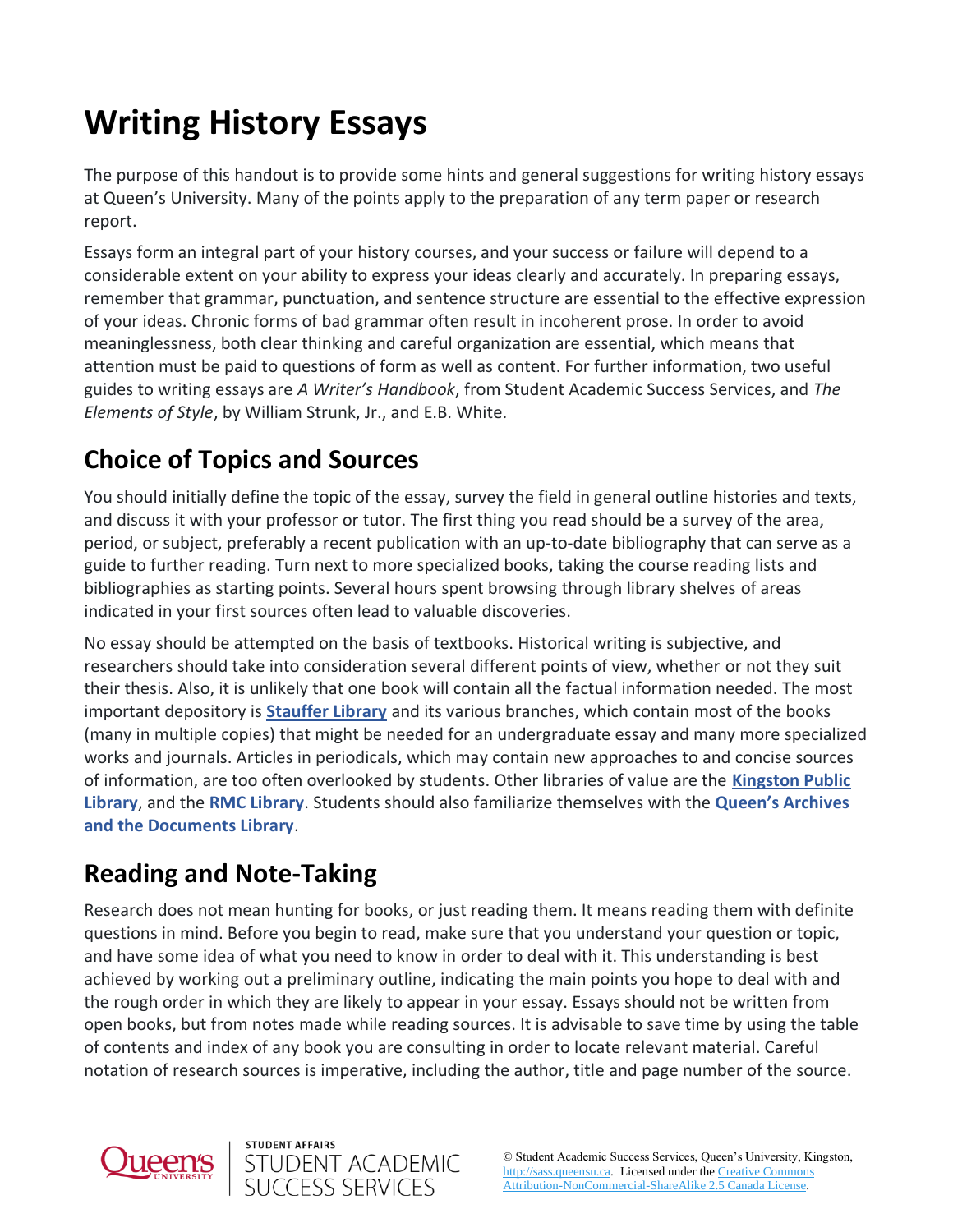When you have found material related to your topic, make notes by paraphrasing or summarizing in your own words the ideas which you think will be useful. You should make and revise outlines while doing the research for the paper, emphasizing your developing perception of the major issues. Research notes are your main tools; they should be filed under topic headings, reviewed and rearranged frequently, in order to fill in gaps in information or analysis. This process enables you to determine what is of value as you do the research for the paper; to return to an orderly collection of material if you have to leave it for any reason; and to organize your thoughts when you finally sit down to write the paper. Keep in mind the limitations and strengths of the sources you use. If you are using primary sources (original sources such as newspapers, diaries, letters) in your research, be aware of their essential nature and bias. Similarly, you should pay attention to the methodology and theoretical assumptions of secondary works (articles or books by scholars).

Only if there is an unusually striking formulation of an idea should you copy the exact words, making sure to enclose the borrowed phrases in quotation marks. As you take your notes, be sure to keep track of the book and page number, so that you will be able to make proper acknowledgement of your sources.

#### **All not commonly known or controversial information or opinions must be acknowledged whether you are quoting directly or paraphrasing.**

Because **plagiarism** is a very serious offense, it is of crucial importance that you be aware of what constitutes plagiarism, as well as the penalties for plagiarism. Ignorance is no excuse. Plagiarism is a glaring form of intellectual theft and occurs whenever the language, ideas, or thoughts of an author are appropriated without acknowledgement by another author. It is also plagiarism to submit the same essay for credit in two different courses, or to submit an essay or take-home examination based on unauthorized group work. By following scrupulously the guidelines for documentation listed below in the section Documentation and Notes you will avoid the risk of plagiarism. For additional information on plagiarism, see **[the SASS academic integrity module](https://wp3-dev.its.queensu.ca/ha/sasswww/resources/academic-integrity)**.

The penalty for plagiarism in the History Department is normally a mark of zero on the plagiarized assignment and, in some cases, the Chair may impose the penalty of failure in the course concerned or recommend that the Board of Studies impose a still heavier penalty.

## **Writing the Essay**

A detailed outline is of critical importance as you write the essay. It's a skeleton which provides the essay with its structure. When you write the essay, you are simply clothing this skeleton with flesh, developing themes and introducing relevant facts to illustrate the points you wish to make. Try to leave sufficient time for at least one draft. The first draft, which is for the development of your argument, can be written quickly, and then refined in each succeeding draft.

The last one provides an opportunity to polish style. You should make sure that the introduction is clear, indicating the historical context and the problem under discussion; that the narrative and argument are presented logically and concisely in the body of the essay; and that the conclusion summarizes and unifies the arguments presented. As a general rule, it is better to aspire to terseness and economy. Students more often obscure their meaning by using too many words rather than too few.



STUDENT AFFAIRS

STUDENT ACADEMIC<br>SUCCESS SERVICES

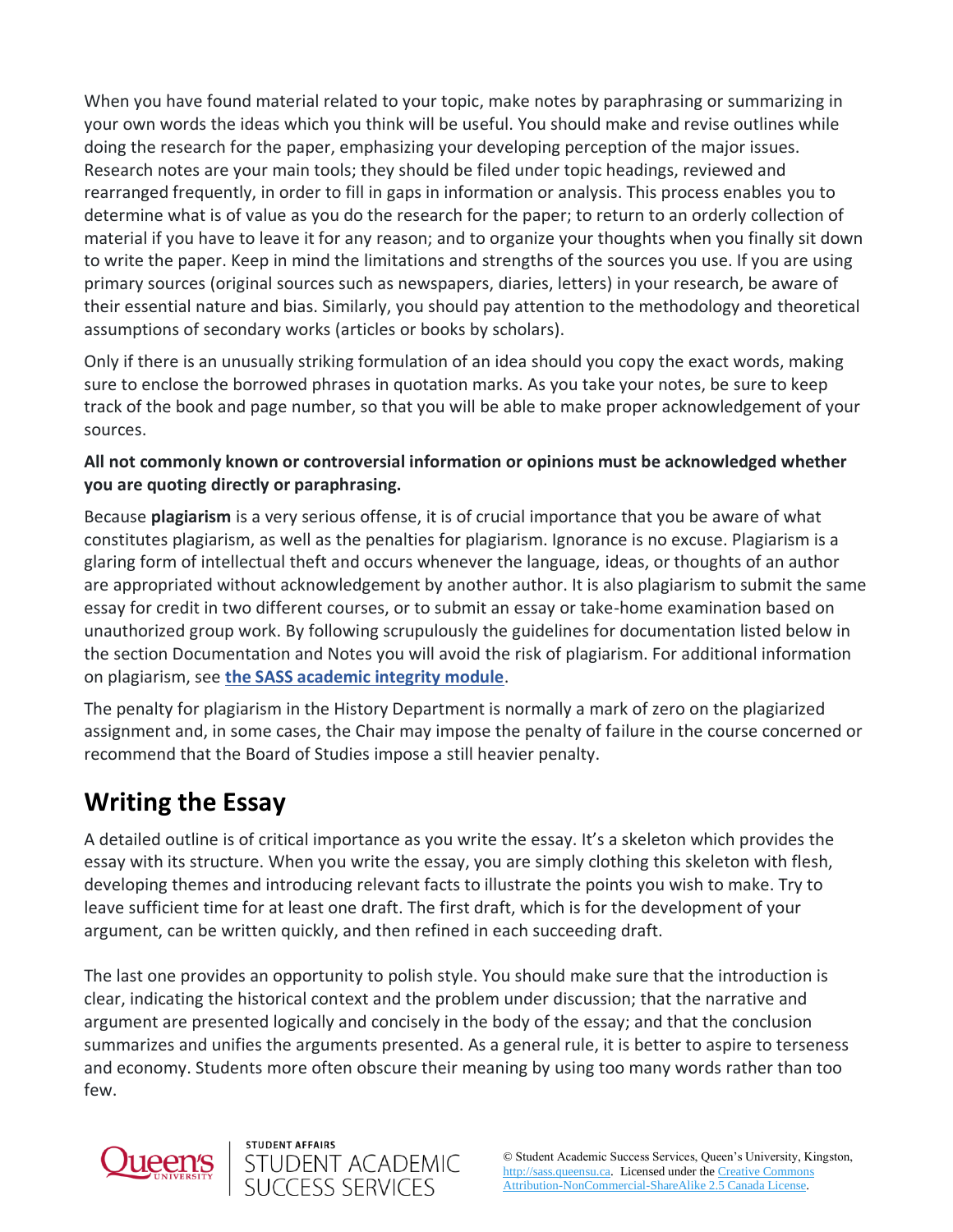# **Stylistic Suggestions**

### **Introduction and conclusion**

Two very important elements of a successful historical essay are the introduction and conclusion. Do not fall into the fallacy that "facts speak for themselves." It is for you to make them speak through your interpretation and emphasis. An introduction, by highlighting the major themes of the essay, should set forth in clear and forceful language the hypothesis of the essay. The introduction should situate the essay topic historically (by explaining the significance of the topic and its effects), historiographically (by relating the topic to important debates over interpretation) or a combination of the two. It is often helpful to write a draft introduction, in general terms, and then, following the first draft of the paper, to revise the introduction, tighten it, and make certain that the focus is clear. A good introduction will also help you to write the conclusion. Often a conclusion can restate, in different language, the major points foreshadowed in the introduction, as well as the important issues that remain unresolved.

### **Style**

Good historical prose is distinguished by its clarity and vigour. An over-frequent use of passive verbs, for example, can lead to weak sentences and leave questions of agency unclear. One of the cures for weak or muddled prose is to develop a lean writing style which relies chiefly upon nouns and active verbs, rather than the piling up of adjectives and adverbs, to capture and express ideas. Be careful to define your terms. Cavalier use of terms like "the people" and "the elite" often leads to sweeping generalizations. Be precise about your terms and attempt to capture fully the nuances of the topic which you are describing. Be careful to **stay on topic**. Each sentence and paragraph should be relevant to your thesis. Avoid narrative and descriptive material which does not contribute to the development of your argument.

## **Presentation and Proofreading**

The final draft of the essay should be typed double-spaced on one side of the paper only, using  $8\frac{1}{2} \times 11$ paper and margins of about one inch. The final draft should be carefully proofread for typing errors, missing punctuation or words, computer errors, or any other defects which might detract from the legibility or prose of the essay.

#### **Documentation and notes**

Most ideas presented in an undergraduate essay will be derived from other sources, so it is necessary that these be acknowledged. Every essay must be provided with:

- 1. footnotes or endnotes acknowledging the sources of quotations, facts, and borrowed ideas; and
- 2. a bibliography in which you list and describe the sources you have used, in alphabetical order.

#### **Notes**

In general, notes should be used to make clear to the reader on what authorities you are basing your statements. In particular, footnotes or endnotes should:

1. indicate the exact source of every quotation used